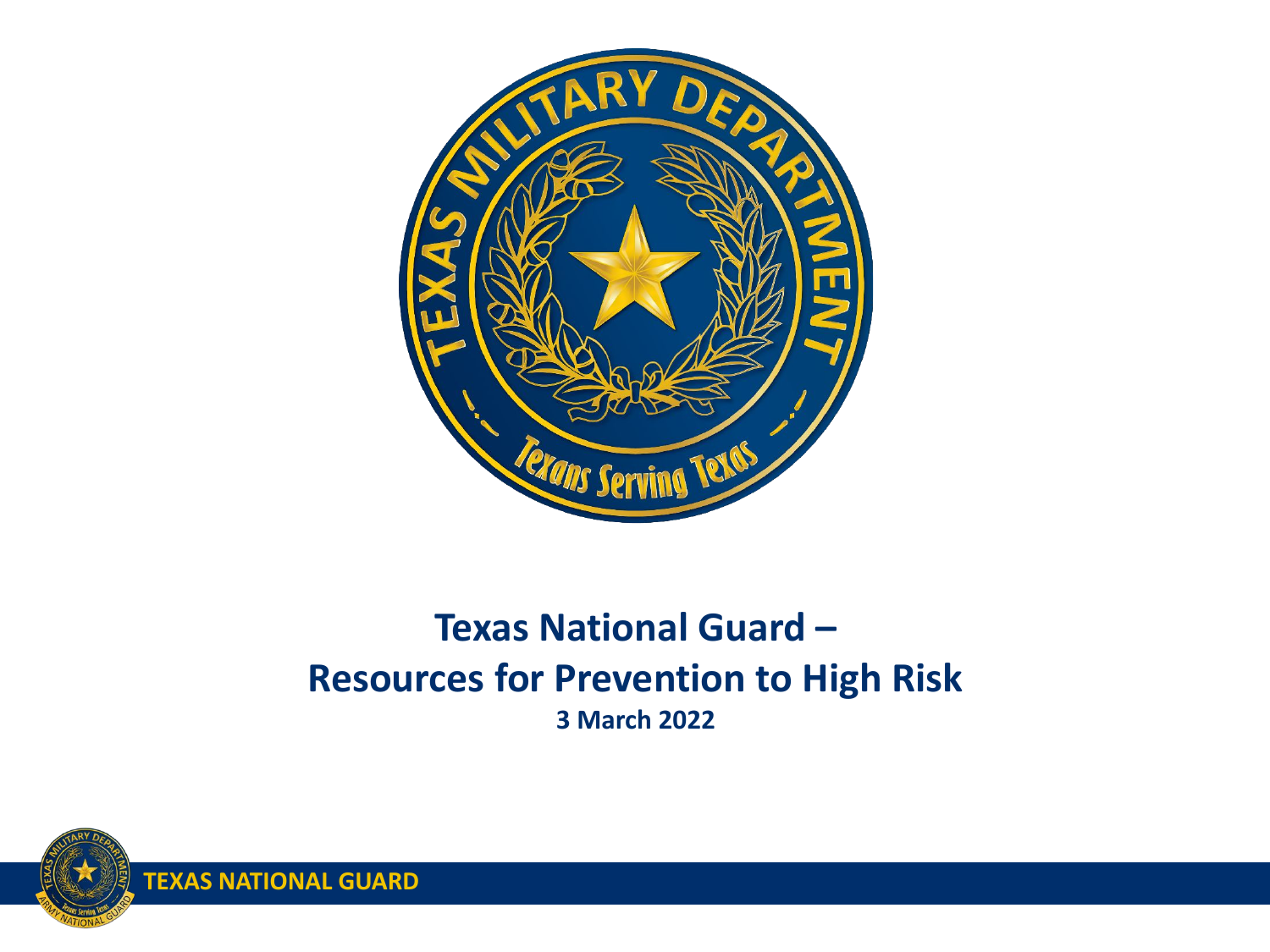# **Texas Military Department**

### **TEXAS MILITARY DEPARTMENT**

**The Texas Military Department is the state agency responsible for providing leadership, training, equipment and administrative support for the Texas Military Forces which include members of the Texas Army National Guard, Texas Air National Guard and Texas State Guard.**

### **THE GOVERNOR OF**



**As Commander In Chief of the Texas Military Forces the Governor of Texas holds supreme authority for deployment and utilization of military equipment and personnel accountable to the Texas Military Department and State of Texas. Greg Abbott** 

### **THE ADJUTANT GENERAL OF TEXA**

*Major General Tracy Norris*

**Appointed by the Governor, the Adjutant General is the military commander of the Texas Military Forces. Responsible for the overall leadership, management, operations and accountability of Texas Military Forces as the governing officer, policy maker, and head of the Texas Military Department.** 

#### **DIRECTOR OF THE JOINT STAFF**

*Vacant*

**Staff composed of Air National Guard, Army National Guard and State Guard service members working to implement policies and initiatives as directed by The Adjutant General.** 

### **TEXAS NATIONAL GUARD**

#### **ARMY NATIONAL GUARD**



**36TH INFANTRY DIVISION** 

**Fig.** 71ST TROOP **COMMAND**

Appointed by the Governor to assist the Adjutant General in the command and administration of more than 18,000 Army National Guard Soldiers.

**RECRUITING & RETENTION BATT.**

**That True** 

*Brigadier General Monie Ulis Deputy Adjutant General- Army*

### **AIR NATIONAL GUARD**



**254TH COMBAT COMM. GROUP**

#### **TEXAS STATE GUARD**

*Vacant*

Appointed by the Governor to train and administer members of the Texas State Guard to support the Domestic Response by augmenting National Guard units.



**COMPONENT** *COMPONENT* 

**Texas State Guardsmen serve under the Governor as Commander in Chief of the Texas Military Forces.**

#### **COMMAND SENIOR ENLISTED LEADER**



**Responsible for the welfare, readiness, morale, care and development, of the enlisted soldiers and NCO's serving in the Texas Military Forces.** 

#### **DIRECTOR OF STATE ADMINISTRATION**



**Oversees daily administration of the state agency and state employees. Ensures agency complies with the cooperative agreement between TMD and the National Guard Bureau.**

2

**Commander in Chief of the Armed Forces of the United States. Texas National Guardsmen serve under the Governor as Commander in Chief of the Texas Military Forces and when called upon are activated under the direction of the President, serving as** 

**147TH ATTACK WING**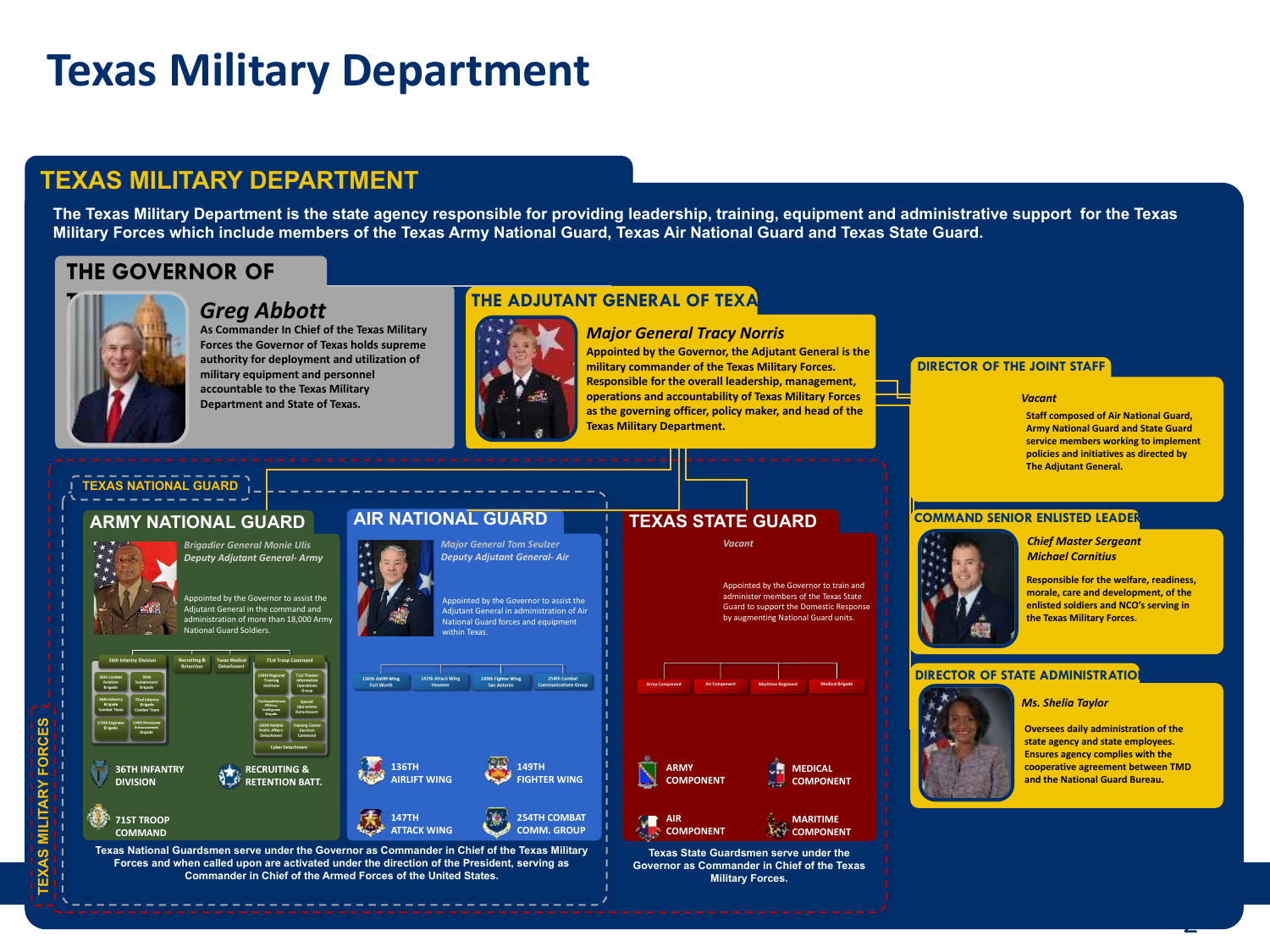### **Total Force Fitness**





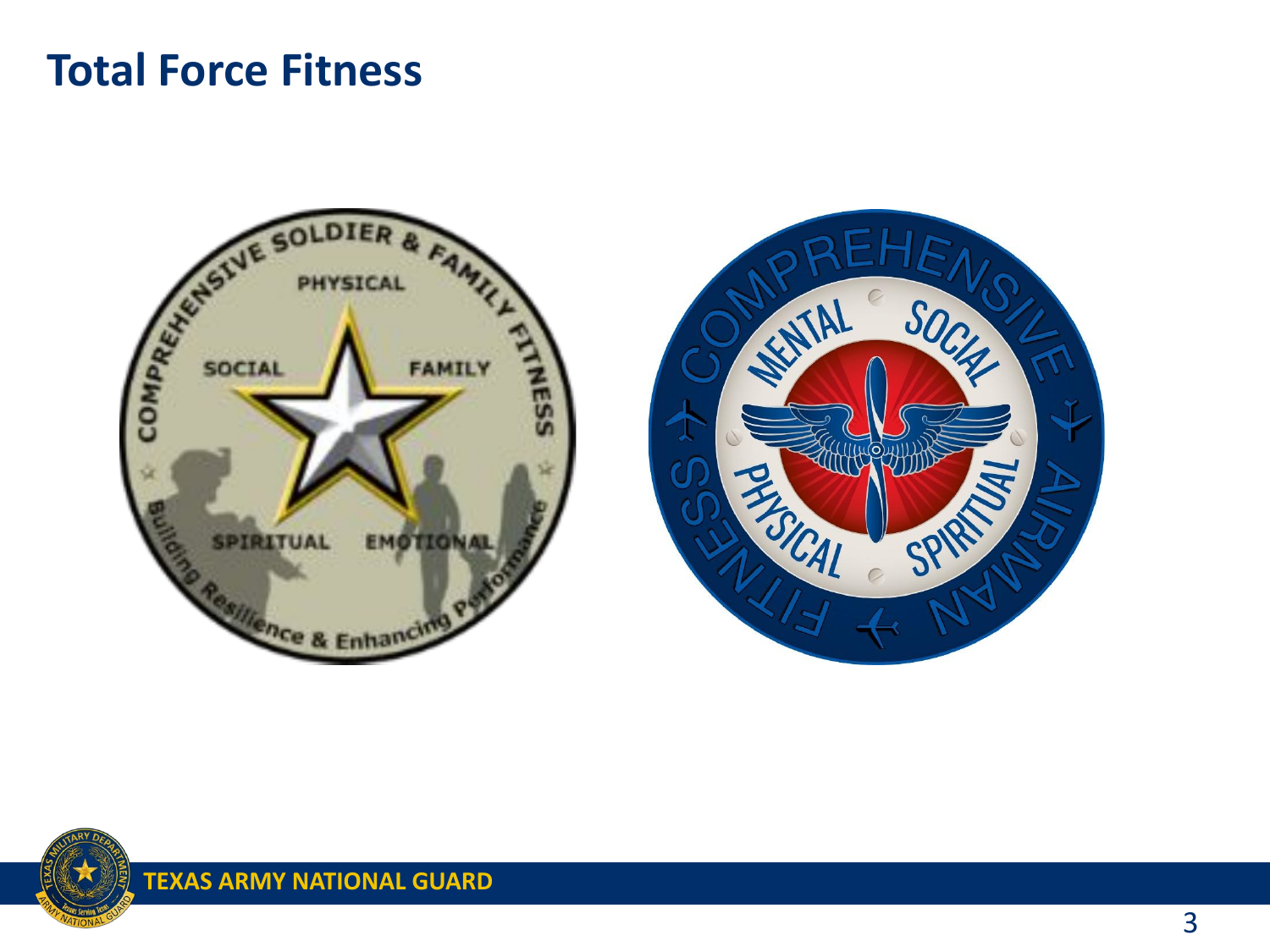# **Stress Continuum/Continuum of Care**

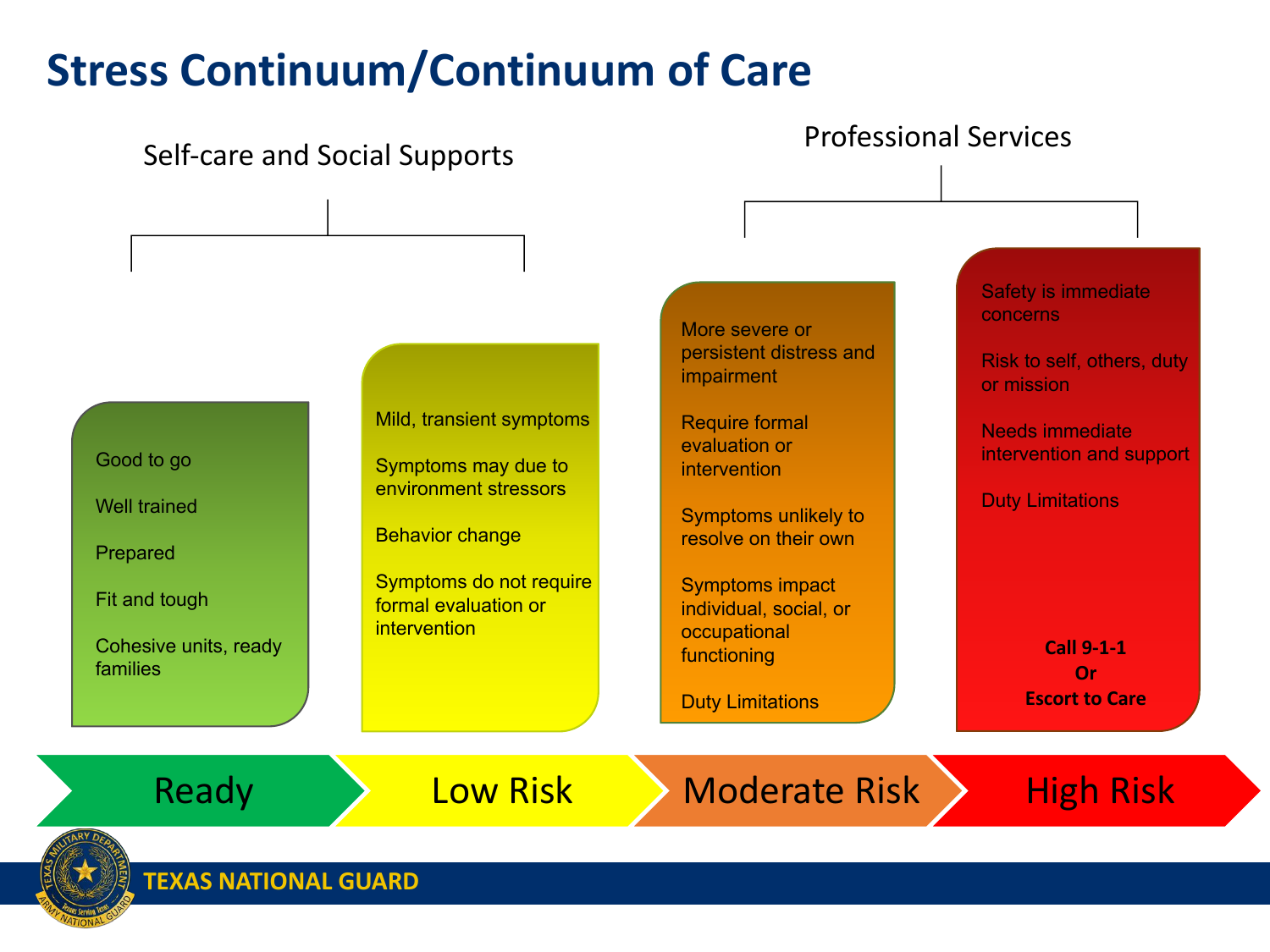# **Stress Continuum: Programs & Services**

Full Medical Readiness

Unit Risk Inventories

Annual Training

Family Assistance/ Readiness

Financial Readiness

**Resiliency** 

Employment Support

SHARP Training

Strong Bonds

Transition Assistance

Commanders Ready & Resilient Counsel

Substance Abuse Program\*

Suicide Prevention\*

Sexual Harassment & Assault Response Program

EO/EEO

Inspector General

Chaplains\*

Counseling Team\*

Safety & Occupational **Health** 

Behavioral Health Officers\*

Command Referrals

BH Specialists/ Directors of Psychological Health\* Immediate intervention required

Hospitalization/ admission to mental health facility

Ready **Low Risk Moderate Risk High Risk** 

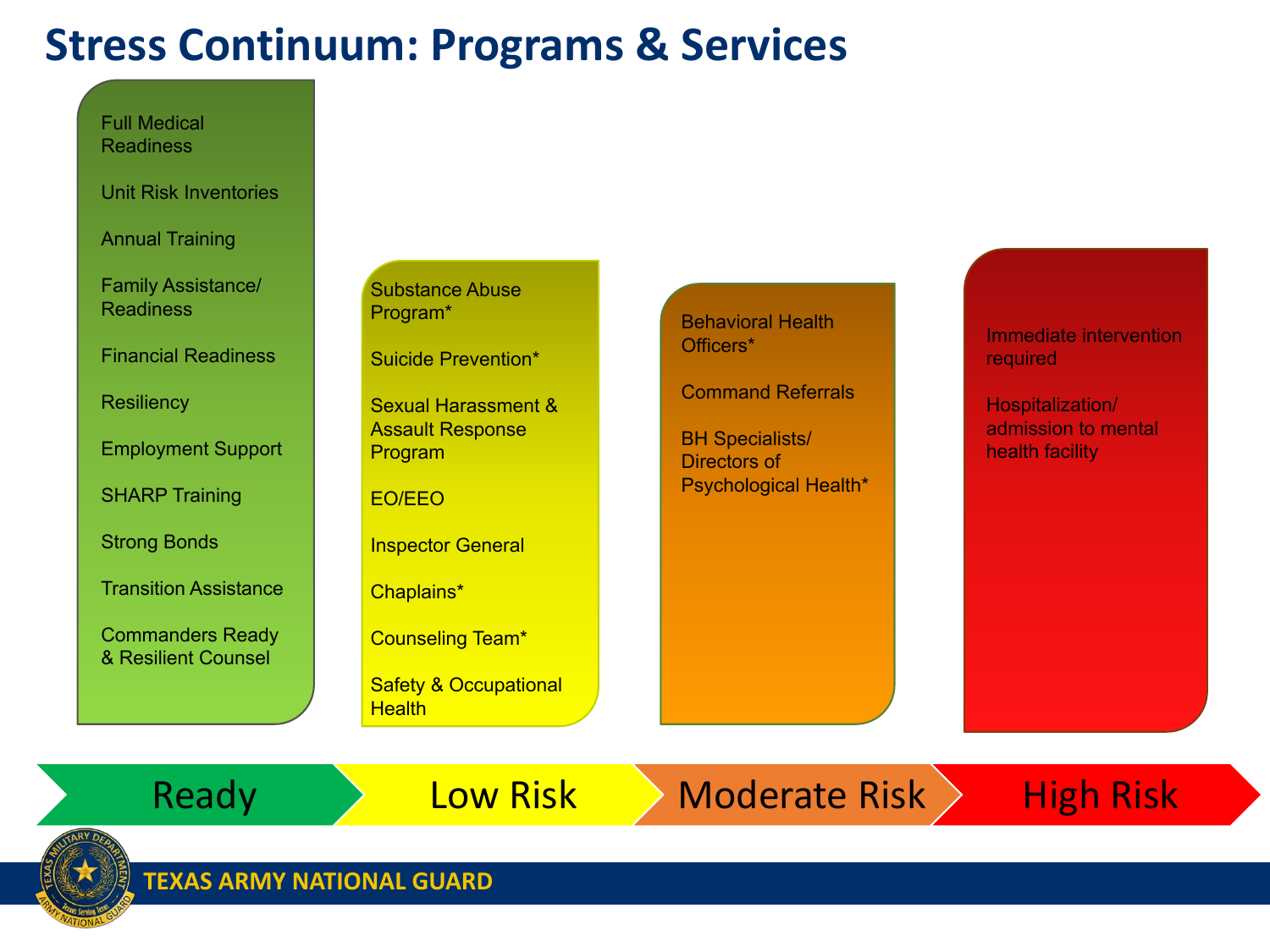## **READY RESOURCES**



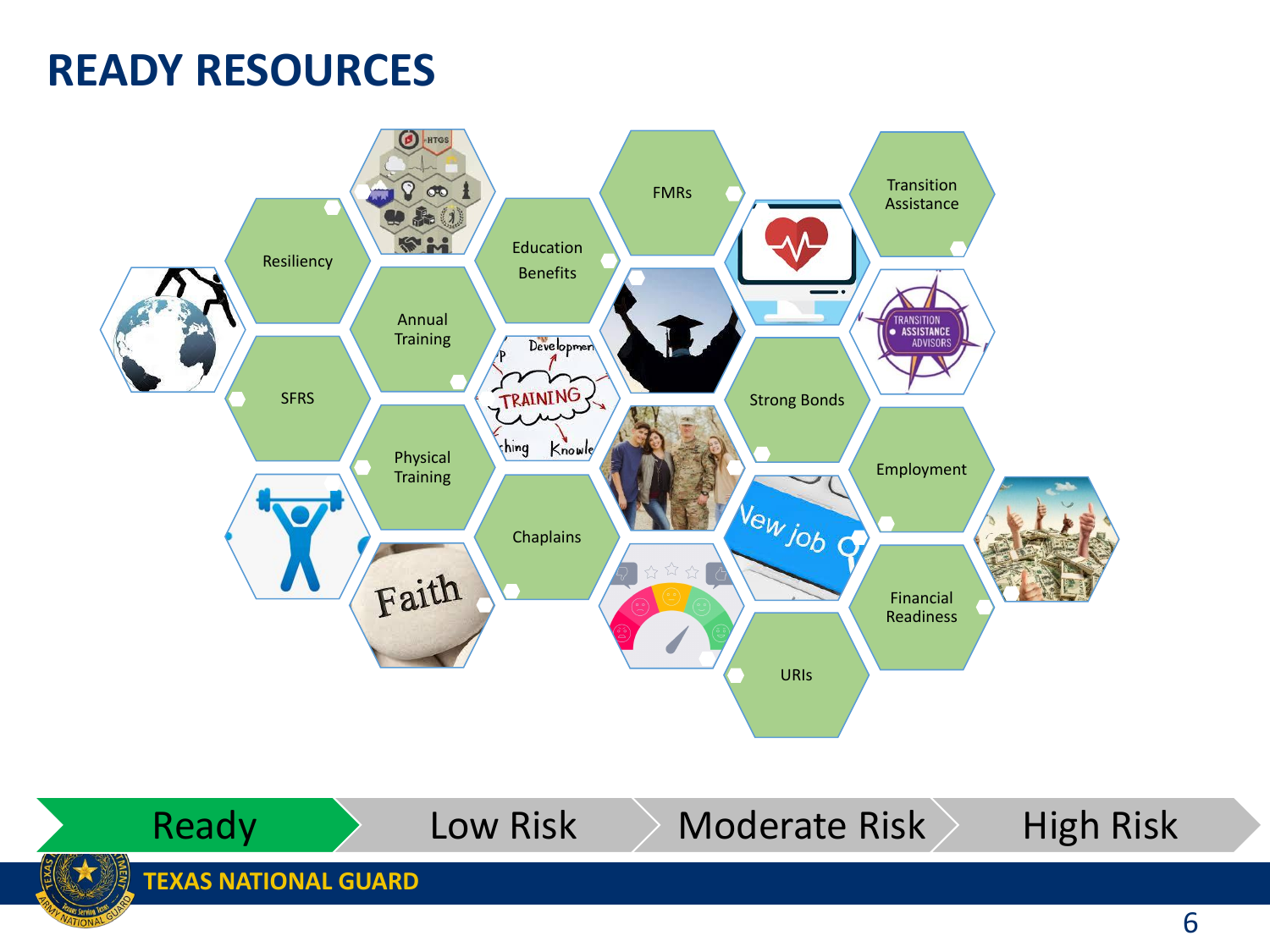# **LOW-RISK RESOURCES**

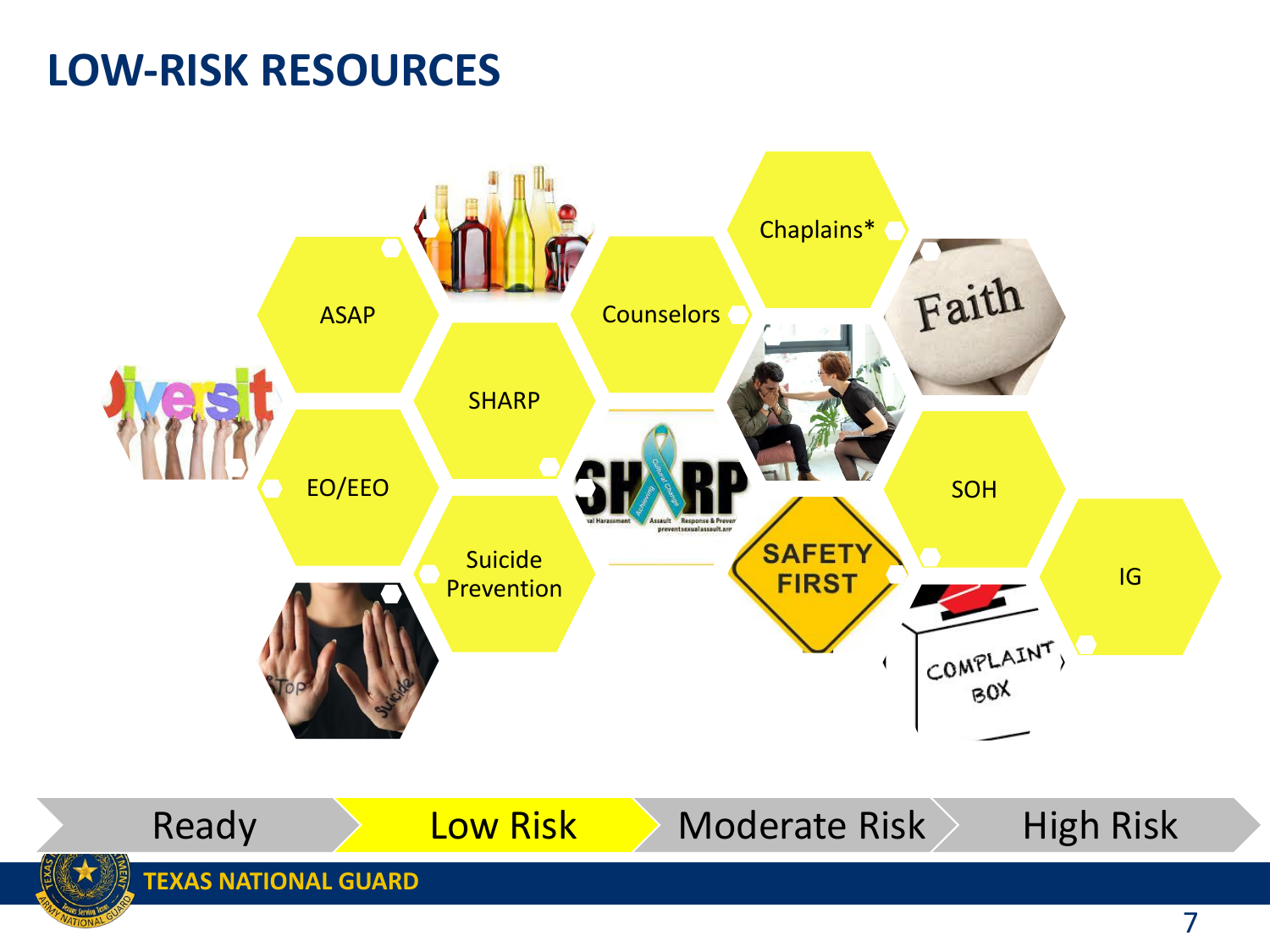# **MODERATE-RISK RESOURCES**

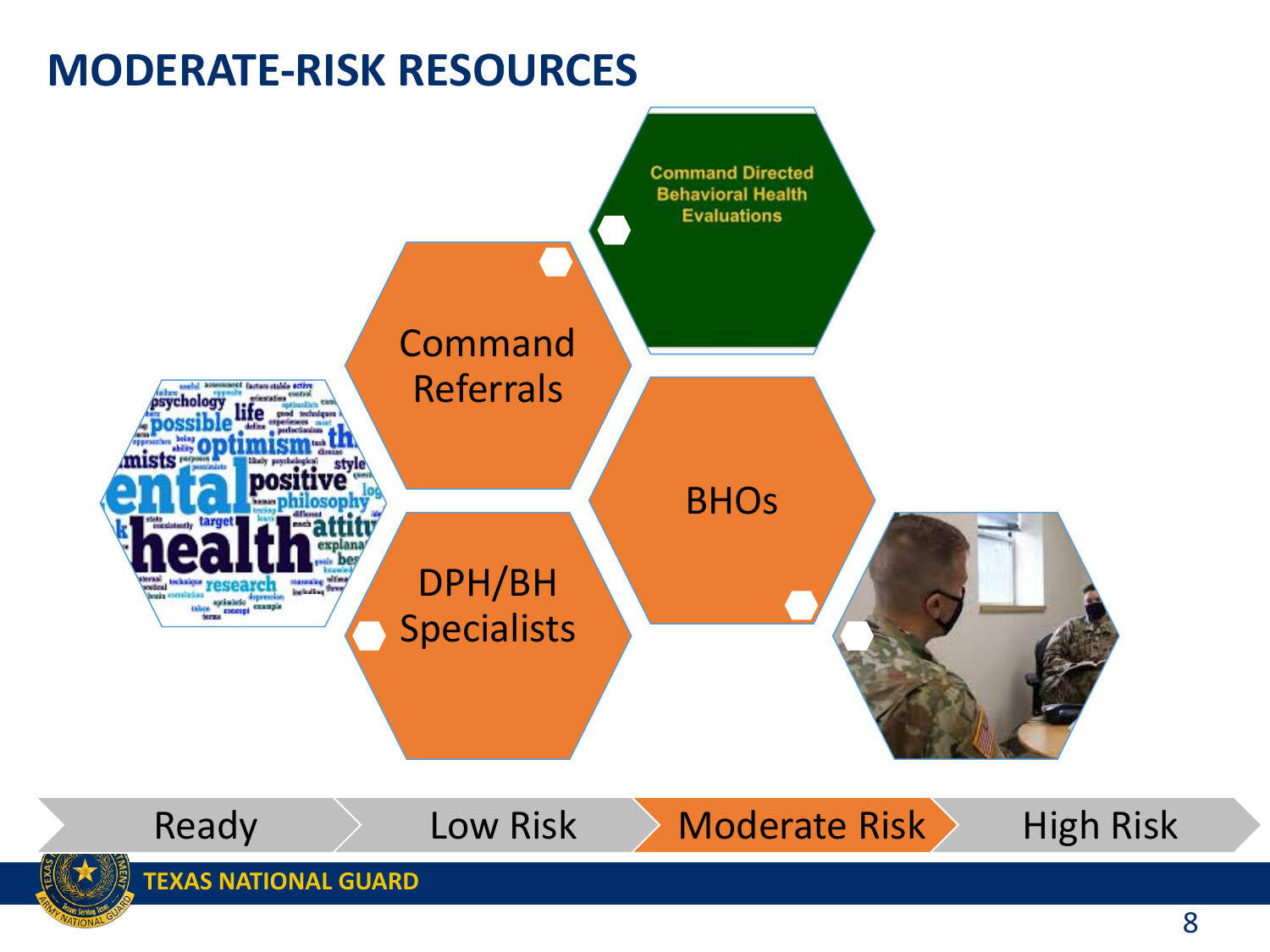### **HIGH-RISK RESOURCES**